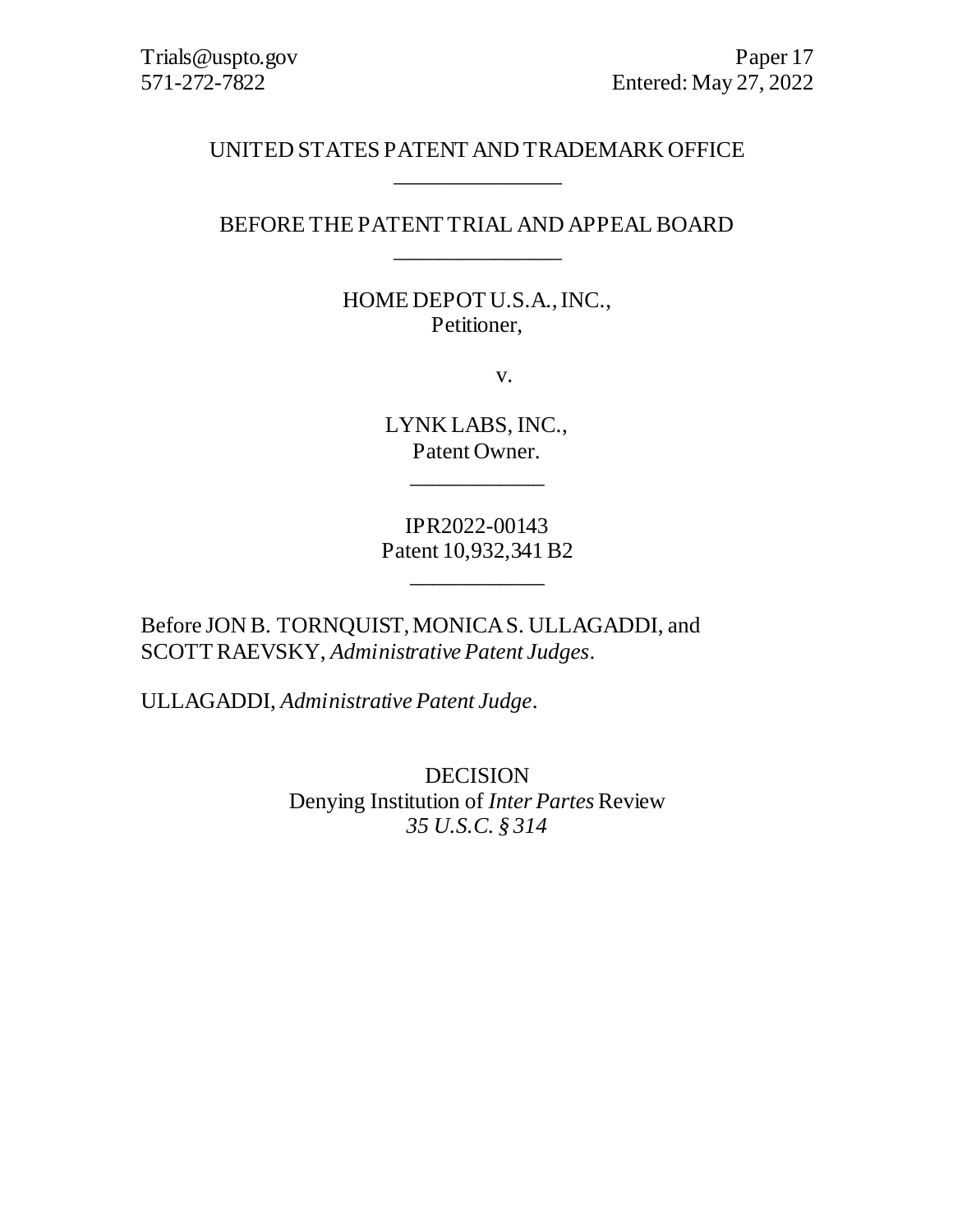#### I. INTRODUCTION

Home Depot U.S.A., Inc. ("Petitioner") filed a Petition (Paper 1, "Petition" or "Pet.") requesting *inter partes* review of claims 1–3, 5, 7–10, 12, 14–17, and 19 ("the challenged claims") of U.S. Patent No. 10,932,341 B2 (Ex. 1001, "the '341 patent"), accompanied by the supporting Declaration of Dr. Dean Neikirk (Ex. 1002). Lynk Labs, Inc. ("Patent Owner") filed a Preliminary Response (Paper 14, "Preliminary Response" or "Prelim. Resp.").

The standard for institution is set forth in 35 U.S.C. § 314, which provides that an *inter partes*review may not be instituted unless the information presented in the Petition and the Preliminary Response shows that "there is a reasonable likelihood that the petitioner would prevail with respect to at least 1 of the claims challenged in the petition." 35 U.S.C. § 314; *see also* 37 C.F.R § 42.4(a) (2021) ("The Board institutes the trial on behalf of the Director."). For the following reasons, we deny Petitioner's request and do not institute an *inter partes*review of the '341 patent.

#### II. BACKGROUND

#### *A. Real Parties in Interest*

Petitioner (i) identifies Home Depot Product Authority, LLC as a real party-in-interest, (ii) identifies The Home Depot, Inc. as a potential real party-in-interest because it is also a named defendant in a related litigation (discussed *infra*), and (iii) "[i]n an abundance of caution," identifies as potential real parties-in-interest suppliers of certain products that have been accused in the litigation and from whom Petitioner has requested indemnification, including Bel Air Lighting, Inc., New Bright Technology, Cordelia Lighting, Elec-Tech Solid State Lighting (HK) Ltd., Globe Electric,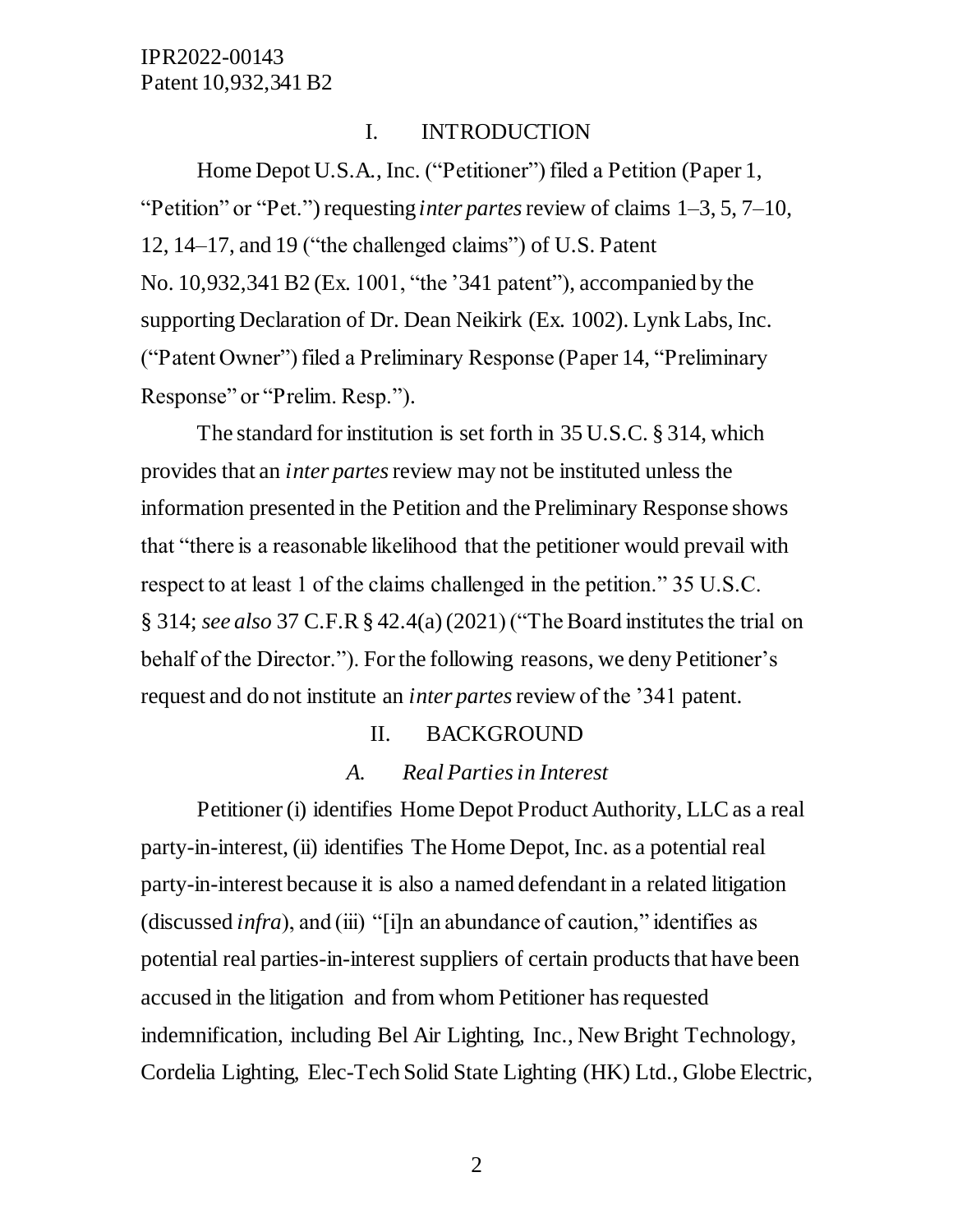$\overline{a}$ 

King of Fans, Inc., Leedarson Lighting/Green Intelligence Co., and Year Young Industrial Co. Pet. 1–2. Petitioner notes that "[t] hese suppliers have not yet controlled or participated in the drafting of this Petition, and none has consented to being named an RPI." *Id.*

Patent Owner identifies itself as the real party-in-interest. Paper 4, 1.

# *B. Related Matters*

The parties identify: *Lynk Labs, Inc. v. The Home Depot USA, Inc., et al.*, No. 6:21-cv-00097 (W.D. Tex.) ("the Texas Litigation") as a related matter involving the '341 patent, and *Lynk Labs, Inc. v. Home Depot USA, Inc. et al.*, No. 1:21-cv-05021 (N.D. Ga.) ("the Georgia Litigation"). Pet. 2; Paper 4, 1 (noting that the Georgia Litigation "was transferred from the Western District of Texas").<sup>1</sup>

Patent Owner also identifies U.S. Patent Application Nos. 17/001,074; 17/157,264; 17/216,032; 17/266,505; and 17/306,450 as "pending applications [that] may affect, or be affected by, a decision in this proceeding." Paper 4, 1–2.

IPR2021-01541 challenges U.S. Patent No. 10,537,001,which is a parent of the '341 patent, and trial was instituted on May 16, 2022.

The '341 patent is also the subject of a petition for post-grant review, PGR2022-00009 and trial was instituted on May 25, 2022.

# *C. Asserted Grounds*

Petitioner presents the following challenges as summarized in the chart below. Pet. 4–5.

<sup>&</sup>lt;sup>1</sup> We collectively refer to the Texas Litigation and the Georgia Litigation as "the Related Litigation."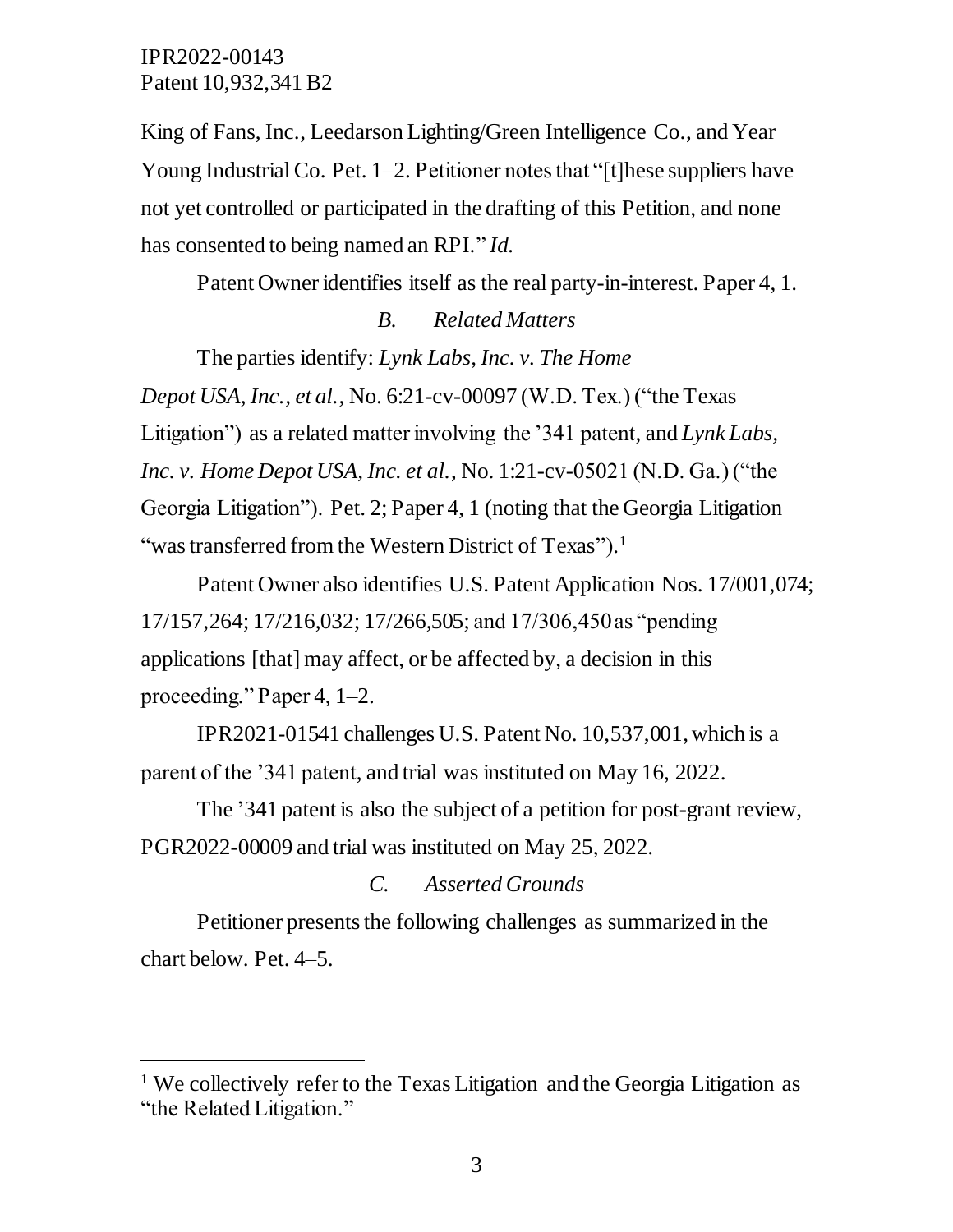IPR2022-00143 Patent 10,932,341 B2

 $\overline{a}$ 

| <b>Claims Challenged</b>                 | 35 U.S.C. §      | <b>Reference(s)/Basis</b>                  |
|------------------------------------------|------------------|--------------------------------------------|
| 1, 3, 5, 7, 8, 10, 12,<br>14, 15, 17, 19 | $102^2$          | $B$ runing <sup>3</sup>                    |
| $1-3, 5, 7-10, 12, 14-$<br>17, 19        | 103 <sup>3</sup> | Bruning, Kabel <sup>4</sup>                |
| $1, 2, 5, 7-9, 12, 14-$<br>6.19          | 103              | Dowling, <sup>5</sup> Mueller <sup>6</sup> |

<sup>2</sup> Per the Manual of Patent Examining Procedure (MPEP) § 2159.02, America Invents Act ("AIA") 35 U.S.C. §§ 102, 103 took effect on March 16, 2013. AIA 35 U.S.C. §§ 102, 103 apply to any patent application that contains or contained at any time a claim to a claimed invention that has an effective filing date that is on or after March 16, 2013. If a patent application (1) contains or contained at any time a claim to a claimed invention having an effective filing date as defined in 35 U.S.C. § 100(i) that is on or after March 16, 2013 or (2) claims or ever claimed the benefit of an earlier filing date under 35 U.S.C. §§ 120, 121, or 365 based upon an earlier application that ever contained such a claim, then AIA 35 U.S.C. §§ 102, 103 apply to the application (i.e., the application is an AIA application). If there is ever even a single claim to a claimed invention in the application having an effective filing date on or after March 16, 2013, AIA 35 U.S.C. §§ 102, 103 apply in determining the patentability of every claimed invention in the application. This is the situation even if the remaining claimed inventions all have an effective filing date before March 16, 2013, and even if a claim to a claimed invention having an effective filing date on or after March 16, 2013, is canceled.

<sup>3</sup> U.S. Patent Application Publication No. 2002/0070914 A1, published June 13, 2002 (Ex. 1004, "Bruning").

<sup>4</sup> U.S. Patent Application Publication No. 2004/0164948 A1, published August 26, 2004 (Ex. 1005, "Kabel").

<sup>5</sup> U.S. Patent Application Publication No. 2002/0048169 A1, published April 25, 2002 (Ex. 1006, "Dowling").

<sup>6</sup> U.S. Patent No. 6,016,038, issued January 18, 2000 (Ex. 1007, "Mueller").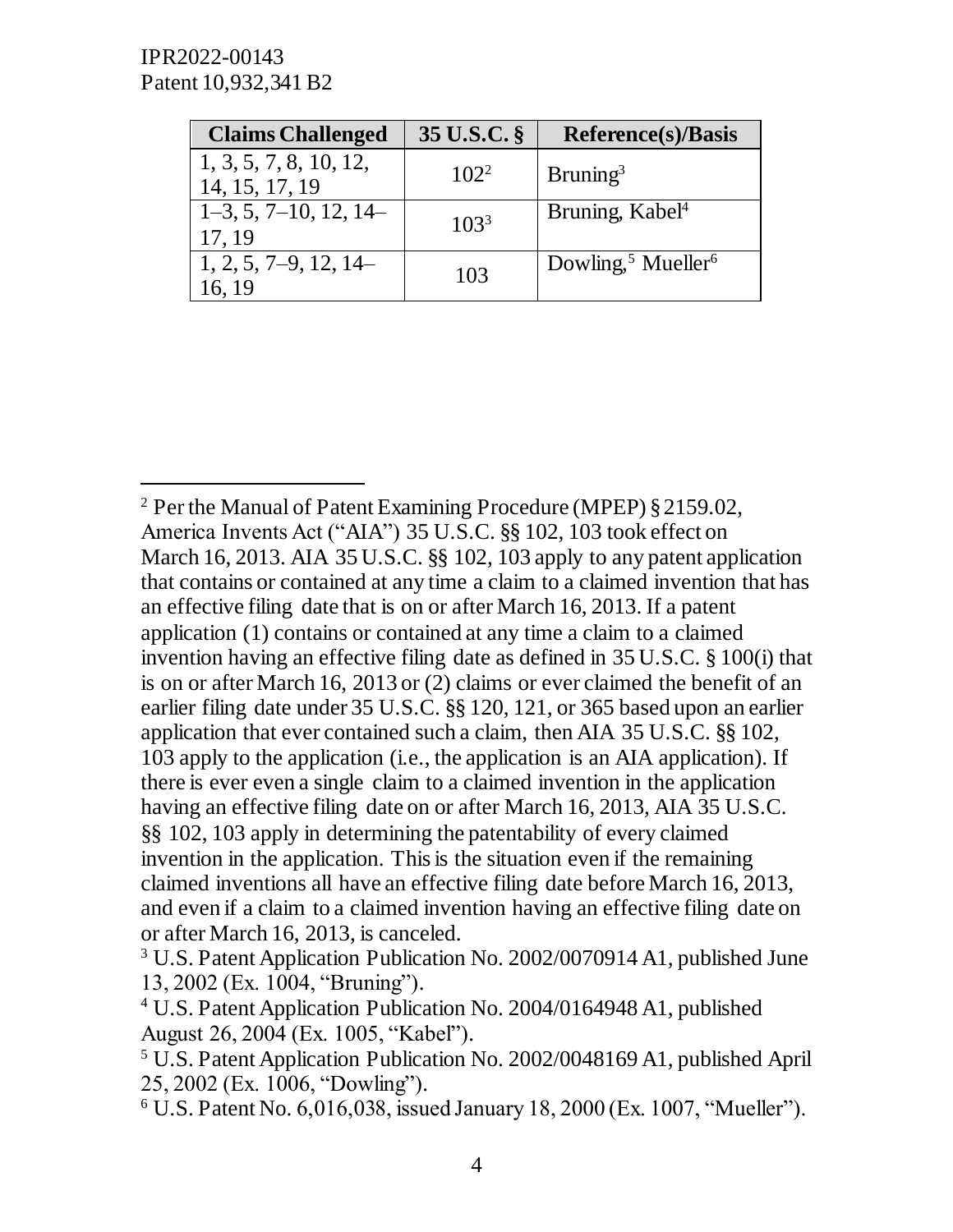## III. ANALYSIS

## *A. Discretion to Deny Under 35 U.S.C. § 314(a)*

Institution of an *inter partes*review is discretionary. Section 314(a) of title 35 of the United States Code provides that: "[t]he Director may not authorize an *inter partes*review to be instituted unless the Director determines that the information presented in the petition . . . and any response . . . shows that there is a reasonable likelihood that the petitioner would prevail with respect to at least 1 of the claims challenged in the petition." The Supreme Court of the United States has explained that, because § 314 includes no mandate to institute review, "the agency's decision to deny a petition is a matter committed to the Patent Office's discretion." *Cuozzo Speed Techs., LLC v. Lee*, 136 S. Ct. 2131, 2140 (2016); *see also Harmonic Inc. v. Avid Tech., Inc.*, 815 F.3d 1356, 1367 (Fed. Cir. 2016) (explaining that under § 314(a), "the PTO is permitted, but never compelled, to institute an IPR proceeding"). The Director has delegated her authority under  $\S 314(a)$  to the Board. 37 C.F.R.  $\S 42.4(a)$  ("The Board institutes the trial on behalf of the Director."). In deciding whether to institute *inter partes*review, we consider the guidance in the Consolidated Trial Practice Guide ("CTPG"), which sets forth the following:

Based on the Board's experience, one petition should be sufficient to challenge the claims of a patent in most situations. Two or more petitions filed against the same patent at or about the same time (e.g., before the first preliminary response by the patent owner) may place a substantial and unnecessary burden on the Board and the patent owner and could raise fairness, timing, and efficiency concerns. See 35 U.S.C. § 316(b). In addition, multiple petitions by a petitioner are not necessary in the vast majority of cases. To date, a substantial majority of patents have been challenged with a single petition.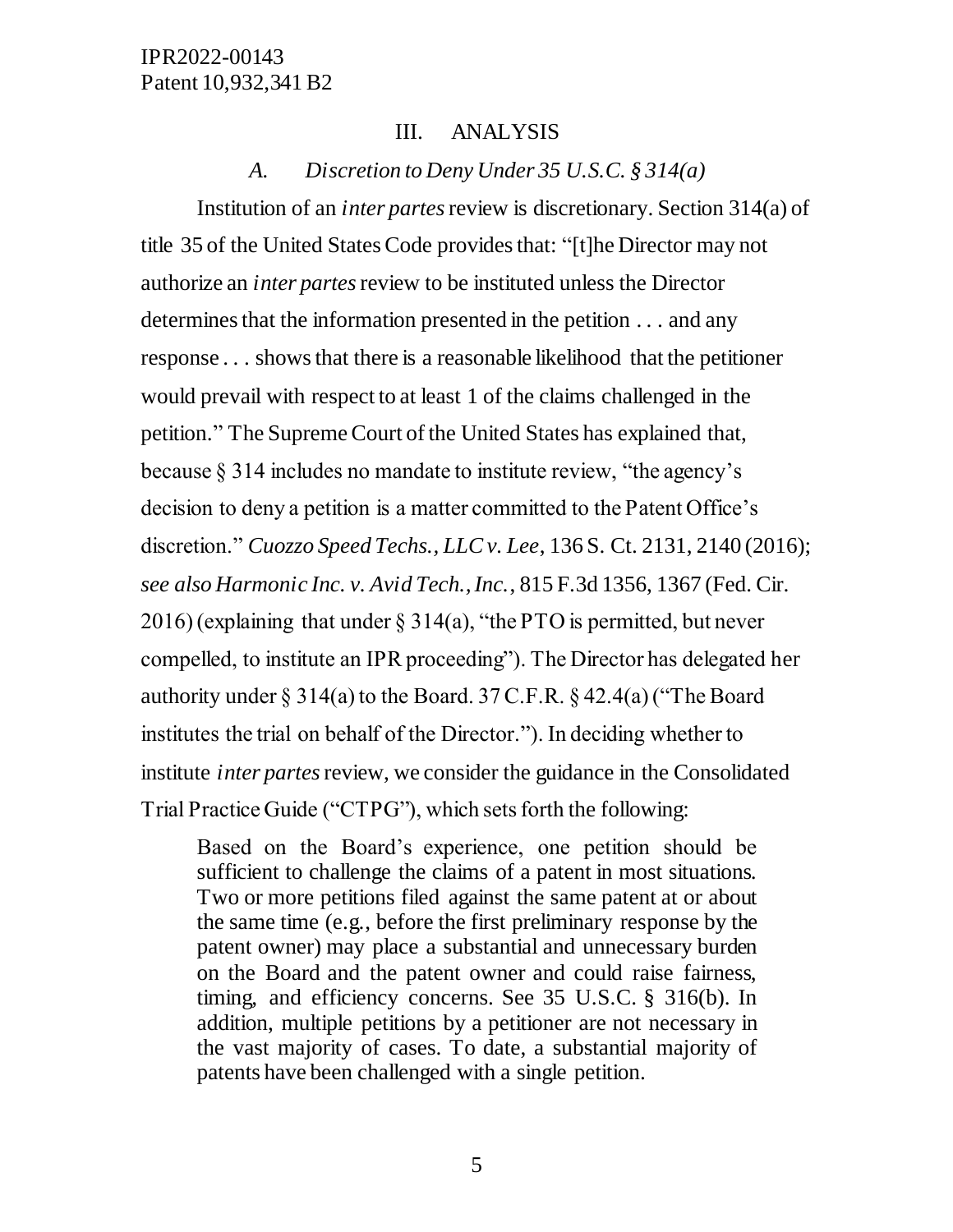CTPG 59. Nonetheless, "more than one petition may be necessary,

including, for example, when the patent owner has asserted a large number of claims in litigation or when there is a dispute about priority date requiring arguments under multiple prior art references." *Id.* To aid the Board, a petitioner who files two or more petitions challenging the same patent should "identify: (1) a ranking of the petitions in the order in which it wishes the Board to consider the merits . . . , and (2) a succinct explanation of the differences between the petitions . . . ." *Id.* at 59−60.

In *General Plastic Indus. Co. v. Canon Kabushiki Kaisha*, IPR2016- 01357, Paper 19 (PTAB Sept. 6, 2017) (precedential) ("*General Plastic*"), the Board articulated a list of non-exclusive factors to be considered in determining whether to exercise discretion under § 314(a) to deny a petition:

1. whether the same petitioner previously filed a petition directed to the same claims of the same patent;

2. whether at the time of filing of the first petition the petitioner knew of the prior art asserted in the second petition or should have known of it;

3. whether at the time of filing of the second petition the petitioner already received the patent owner's preliminary response to the first petition or received the Board's decision on whether to institute review in the first petition;

4. the length of time that elapsed between the time the petitioner learned of the prior art asserted in the second petition and the filing of the second petition;

5. whether the petitioner provides adequate explanation for the time elapsed between the filings of multiple petitions directed to the same claims of the same patent;

6. the finite resources of the Board; and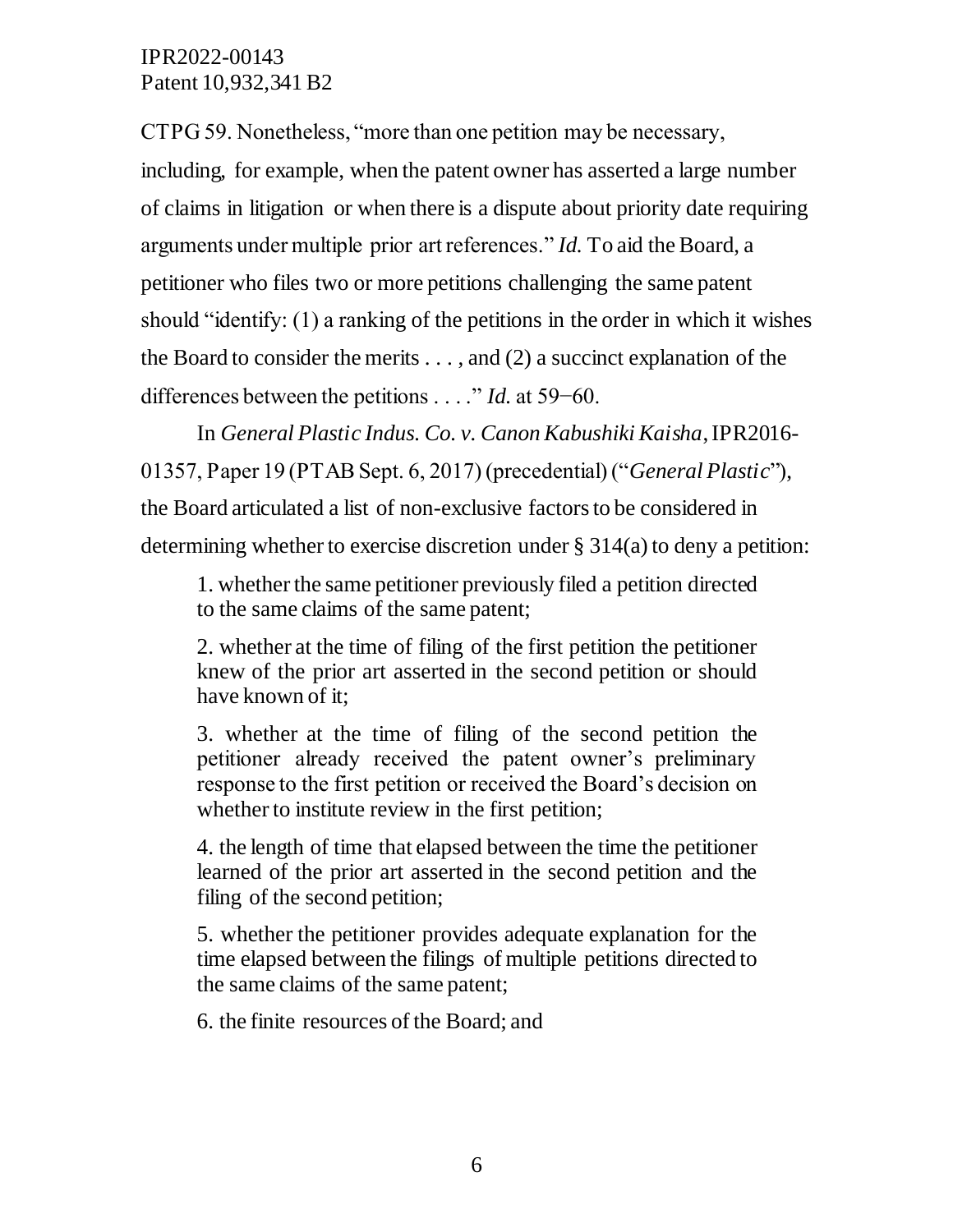$\overline{a}$ 

7. the requirement under 35 U.S.C. § 316(a)(11) to issue a final determination not later than 1 year after the date on which the Director notices institution of review.

*General Plastic*, Paper 19 at 16 (citing *NVIDIA Corp. v. Samsung Elec. Co.*, IPR2016-00134, Paper 9 at 6–7 (PTAB May 4, 2016)). The *General Plastic*  factors "are not dispositive, but part of a balanced assessment of all relevant circumstances in the case, including the merits." CTPG 58.

For the reasons that follow and under the facts and circumstances of the present proceeding, we exercise our discretion under 35 U.S.C. § 314(a) to deny institution of an *inter partes* review.

With regard to *General Plastic* factors 1 and 2, Petitioner asserts the same prior art references against the '341 patent in this proceeding as it does in PGR2022-00009 (albeit with respect to a subset of claims).<sup>7</sup> We have already instituted post-grant review in the first-filed proceeding, PGR2022- 00009. Thus, more claims are challenged in the instituted post-grant review. We determine that these two factors weigh strongly in favor of exercising our discretion to deny institution.

With regard to *General Plastic* factor 3, it is undisputed that, at the time of filing the Petition in the present proceeding, Petitioner was not in receipt of Patent Owner's Preliminary Response or the Board's Decision in PGR2022-00009.This is due, in part, to the fact that only nine days had elapsed between the filing of the Petition in PGR2022-00009 and the filing of the Petition in the present proceeding––this is relevant to *General Plastic*  factor 4. The delay is minimal and as such, Petitioner's failure to expressly

<sup>&</sup>lt;sup>7</sup> PGR2022-00009 involves claims  $1-5$ ,  $7-12$ , and  $14-19$  of the '341 patent. In the present proceeding, the Petition involves only claims  $1-3, 5, 7-10, 12$ , 14–17, and 19.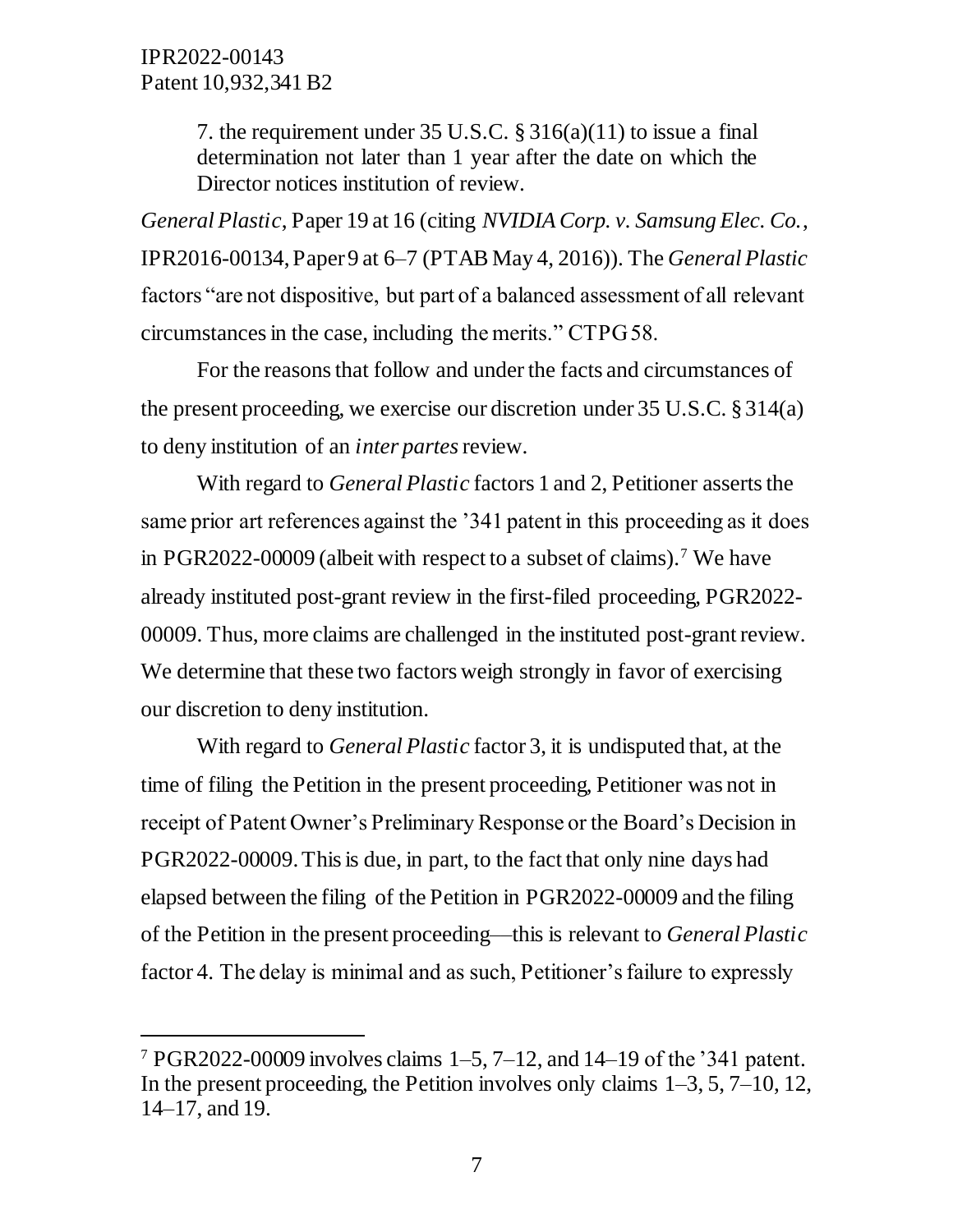address diligence does not weigh against it. Both of these factors are neutral and do not weigh in favor of or against exercising our discretion to deny institution.

Below, we address the parties' arguments with respect to *General Plastic* factors 5, 6, and 7.

## *1. Petitioner's Arguments*

In Petitioner's Notice Ranking Petitions(Paper 3, "Pet. Ranking"), Petitioner argues that institution is warranted for both the instant IPR proceeding and the PGR2022-00009 proceeding"so that [the Board] can determine on a full trial record the underlying factual dispute regarding the effective filing date of certain claims and, therefore, whether the 341 patent is eligible for PGR." Pet. Ranking 1. Petitioner also acknowledges, however, that "[t]he IPR petition has identical prior art arguments to the PGR petition, and is only being filed to preserve Petitioner's ability to challenge the 341 patent's validity before the Board should the Board agree with Patent Owner that the 341 patent was not PGR eligible." *Id*. Petitioner ranks the PGR proceeding first, indicating, among other things, that claims 4, 11, and 18 "cannot be challenged in the IPR petition because impossible subject matter, by definition, is not disclosed or enabled by the prior art"––claims 4, 11, and 18 are addressed by challenges under 35 U.S.C. § 112 in the PGR2022-00009 proceeding. *Id.* at 2–3.

Petitioner argues that "[t]he Board has expressly acknowledged that a 'dispute about priority date' may justify the institution of multiple petitions" and that "the Board has recognized that such a dispute can justify filing a petition for PGR and a 'nearly identical' petition for IPR." *Id.* at 4 (citing CTPG at 59–60; *Align Tech., Inc. v. 3shape a/s*, PGR2018-00104, Paper 8 at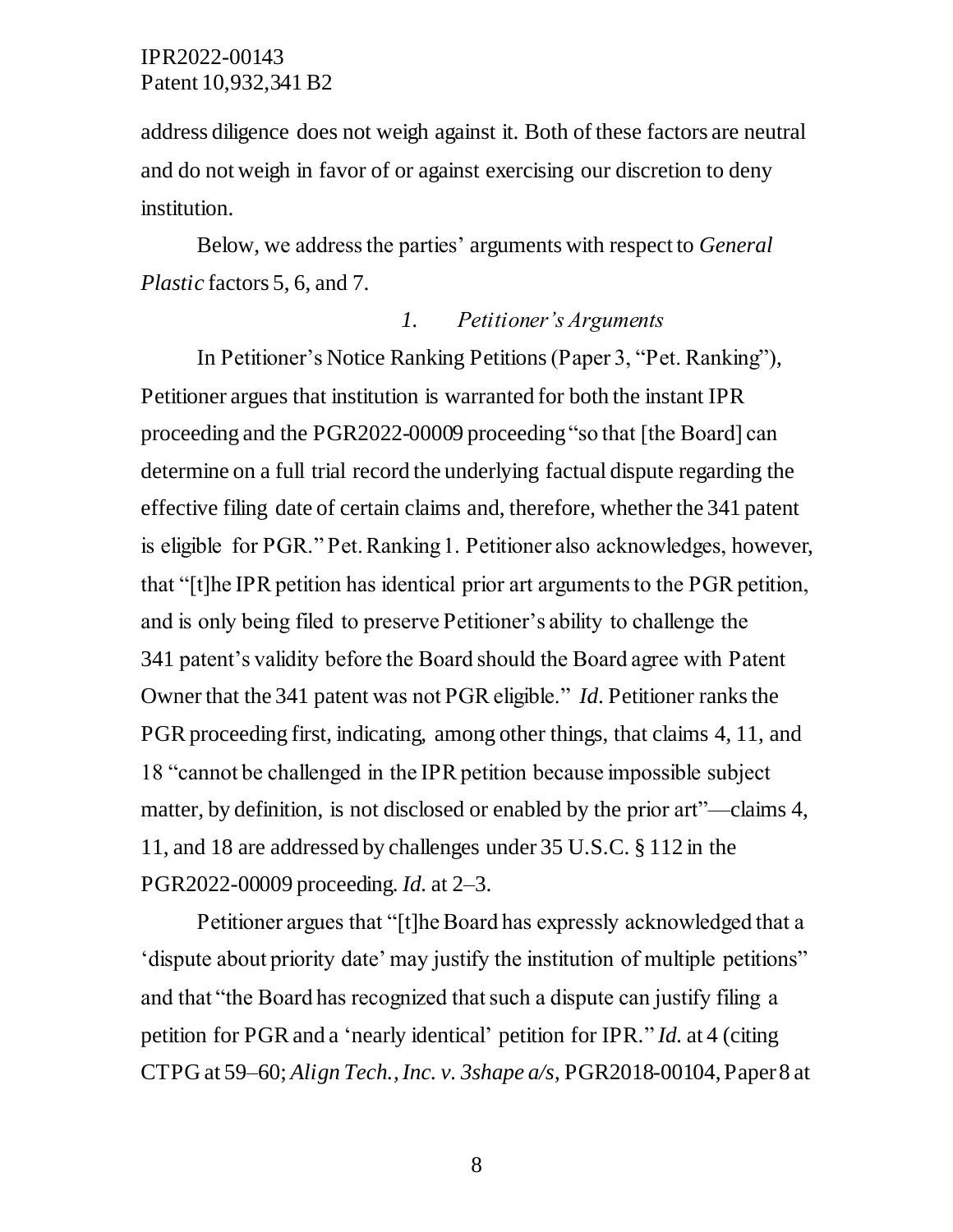11 (PTAB May 13, 2019) (finding petitioner's explanation for filing "nearly identical" PGR and IPR petitions "sufficient," where petitioner explained that patent owner "may be able to provide [evidence] during trial that might dissuade the Board from holding the [challenged] patent is PGR eligible")). Petitioner contends that the "resolution of this underlying factual dispute will determine whether the patent is eligible for PGR." Pet. Ranking 3 (citing *Hologic, Inc. v. Smith & Nephew, Inc.*, 884 F.3d 1357, 1361 (Fed. Cir. 2018); *Align Tech.*, 2019 WL 2120939, at \*5).

Petitioner further argues that, "even if the Board initially found a challenged patent to be PGR-eligible at institution, the Board could change its mind based on facts developed during the PGR trial—at which point, the Petitioner would be foreclosed from filing an IPR under § 315(b)." *Id.* at 5.

According to Petitioner, "[t]he Board can easily align the schedules of the IPR and PGR proceedings or even consolidate them" at least, in part, because "Petitioner is amenable to coordinated or consolidated trials, depositions, and hearings, thereby minimizing any burden on the Board and Patent Owner" and because "the Board can terminate one of the related proceedings prior to issuing a final written decision." *Id.* at 4. Thus, Petitioner contends, "[a]ny incremental burden on the Board or Patent Owner would be outweighed by ensuring the merits of the challenges are resolved on a fully developed record." *Id.* at 4–5.

#### *2. Patent Owner's Arguments*

In Patent Owner's Response to Petitioner's Notice Ranking Petitions (Paper 15, "PO Ranking"), Patent Owner contends that "Petitioner is not required to file both a PGR and an IPR, and the [CTPG] indicates a strong preference for filing only one petition." PO Ranking 2 (citing CTPG, 59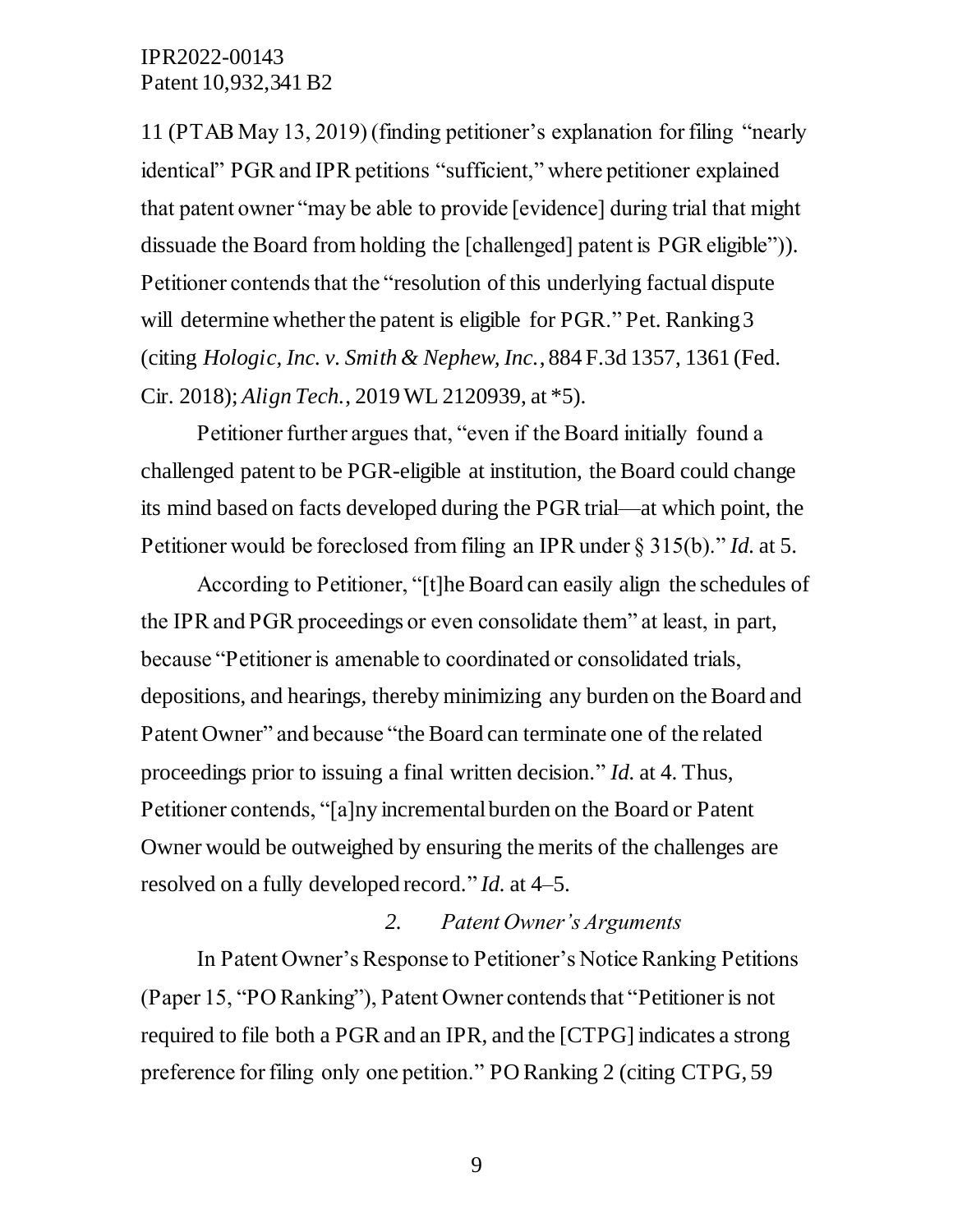("Based on the Board's experience, one petition should be sufficient . . . in most situations. Two or more petitions filed against the same patent at or about the same time (e.g., before the first preliminary response by the patent owner) may place a substantial and unnecessary burden on the Board and the patent owner and could raise fairness, timing, and efficiency concerns."); 35 U.S.C. § 316(b)).

Patent Owner distinguishes *Align Tech* on the basis that discretionary denial in that case "involved whether the PGR arguments were substantially the same under § 325(d) as arguments presented to the examiner during prosecution." *Id.* at 4 (citing *Align Tech.*, 2019 WL 2120939, at \*\*5–6). In particular, Patent Owner contends that "[t]he dispute regarding the filing date in *Align Tech.* was different and involved whether the Patent Office had determined the patent at issue was subject to pre-AIA law (and therefore not available for PGR), not whether the Petition should be denied under *General Plastic*." *Id.* at 4–5 (citing *Align Tech.*, 2019 WL 2120939, at \*\*4–5). For these reasons, Patent Owner contends "[f]actor 5 therefore favors denying institution." *Id.* at 5.

Patent Owner still further contends that "[t]he resources of the Board and Patent Owner will be unnecessarily taxed by addressing the same issues in two different Petitions." *Id.* (citing *General Plastic*, Paper 19 at 21 ("multiple, staggered petition filings [] are an inefficient use of the inter partes review process and the Board's resources.")).

Finally, Patent Owner contends that "[t]his follow-on Petition does not appear likely to impact the Board's ability to issue a[n] FWD within a year from institution" and "[t]hus, factor 7 is neutral." *Id.* at 5. Patent Owner further argues that "[t]here is a clear policy preference against a Patent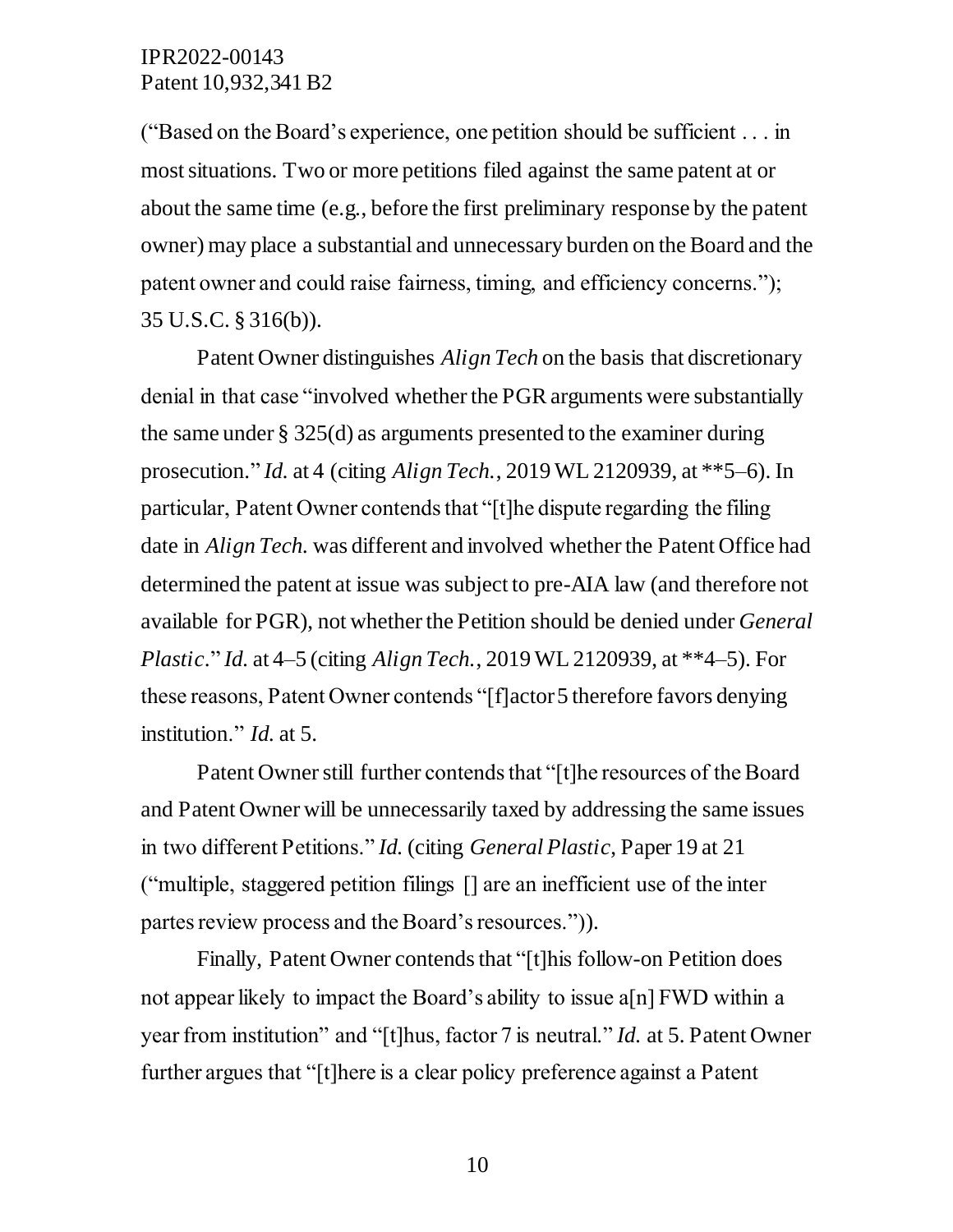Owner having to defend a PGR proceeding and IPR proceeding on the same patent at the same time" because "concurrent trials on duplicative grounds would be manifestly prejudicial to Patent Owner." *Id.* (citing 37 C.F.R.  $§$  42.102(a)(3)).

#### *3. Analysis of General Plastic Factors*

We determine that Patent Owner has the better position. We recognize that Petitioner challenges the priority date of the '341 patent. *See* PGR2022- 00009, Paper 1 at 16–23; CTPG 59 (indicating a priority date dispute could justify multiple petitions). Petitioner does not, however, differentiate its Petitions based on this issue—both Petitions apply the same prior art combinations (albeit with respect to different sets of claims), none of which turns on a determination as to the priority date of the challenged claims. Although the priority issue is raised by the Petition in PGR2022-00009, Petitioner is not proposing alternate grounds based on different priority dates for the challenged claims at issue. As noted above, both Petitions raise the same grounds and have the same exact prior art combinations.

To institute trial in both the PGR and the IPR would mean identical prior art challenges with potentially different records. Petitioner contends it would be easy enough for us to consolidate trial. *See* Pet. Ranking 4. We disagree. Petitioner's argument for consolidation misses the point of the Trial Practice Guide's admonition that "multiple petitions by a petitioner are not necessary in the vast majority of cases." CTPG 59. In effect, Petitioner proposes consolidation as an efficiency, only *after* multiplying the parties' expenses and expending Board resources with an *identical*subset of challenges. Petitioner also overlooks that consolidation does not completely eliminate inefficiencies, as it has been the Board's experience that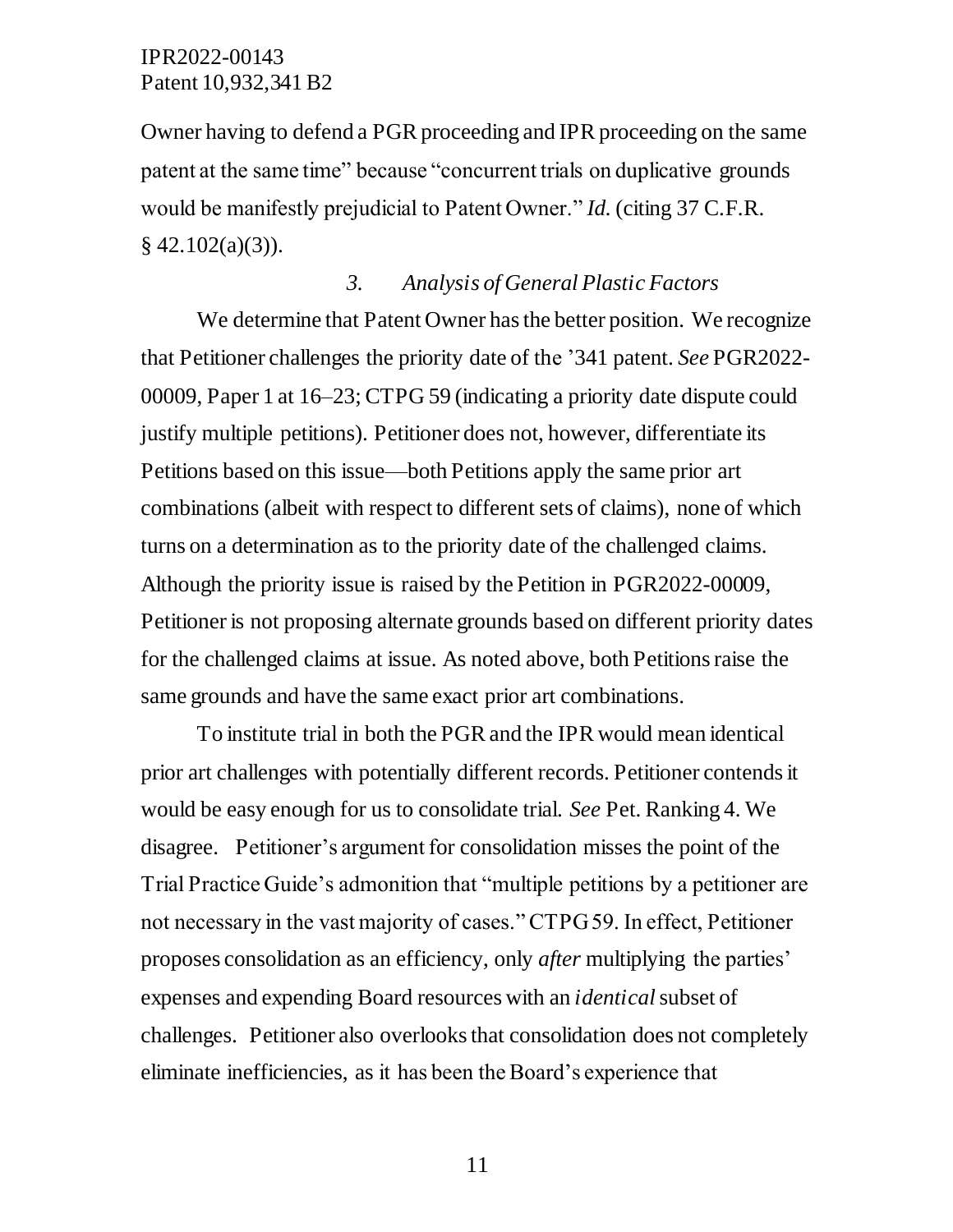consolidated cases inevitably expend more Board resources than a single case.

In the non-binding decision in *Align Tech*, the Board had already instituted *inter partes* review in IPR2019-00118, and was considering whether to also institute post-grant review in PGR2018-00104. The Board ultimately determined that it would be appropriate to also institute post-grant review in PGR2018-00104 because, in that case, petitioner "presented evidence, including expert testimony, that certain claims in the [challenged] patent do not have support in the provisional application and thus have an effective filing date after March 16, 2013" and because "[t]his argument and evidence was not before the examiner." *Align Tech*, Paper 8 at 12. In the present proceeding, the circumstances are reversed––PGR2022-00009 has already been instituted and as such, the challenges in the present IPR proceeding constitute a subset of the challenges presented in the alreadyinstituted PGR.

We further distinguish *Align Tech* on the basis that Petitioner's merits arguments in the PGR are compelling. For instance, Petitioner argues in its PGR petition that dependent claims 4, 11 and 18 recite limitations that contradict limitations recited in the independent claims from which they depend and, therefore, are directed to impossible subject matter. PGR2022- 00009, Paper 1, 20–21. Because we found this argument to be particularly strong in our PGR institution decision, we view the identical prior art challenges here as potentially wasting judicial resources.

In view of the above, factors 5 and 6 weigh in favor of exercising our discretion to decline to institute trial.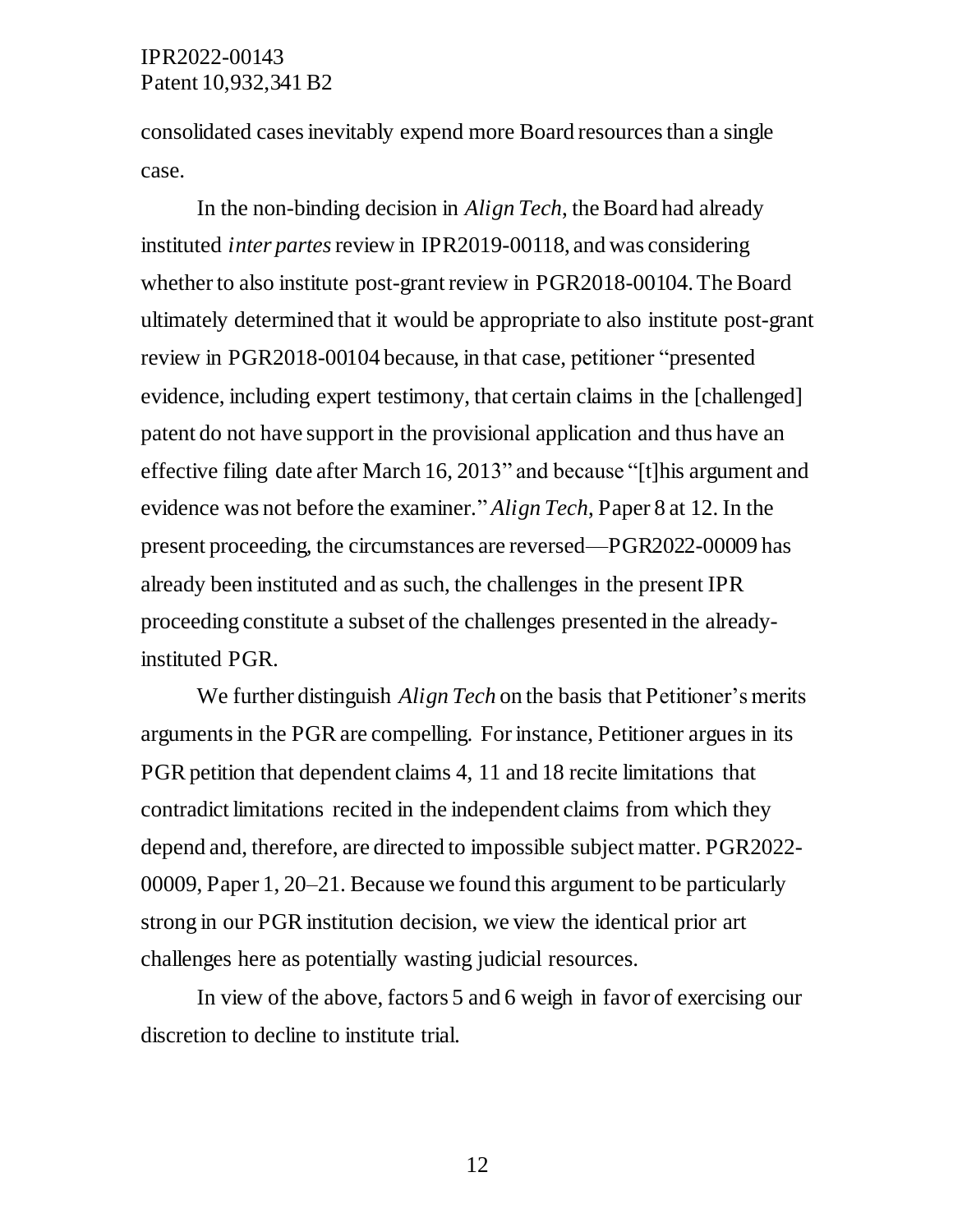With regard to factor 7, based on the timing considerations discussed above, we determine that this factor is neutral and does not weigh in favor of or against exercising discretion to deny institution.

# *B. Conclusion as to General Plastic Factors*

After a holistic review of the *General Plastic* factors and the arguments presented for and against the exercise of discretionary denial, we conclude that the factors weigh in favor of denying institution of this proceeding. On balance and in view of the policy goals articulated in *General Plastic*, we conclude that it is appropriate here to exercise our discretion under 35 U.S.C. § 314(a) to deny the Petition.

# IV. ORDER

Upon consideration of the record before us, it is:

ORDERED that, pursuant to 35 U.S.C. § 314(a), the Petition is denied.